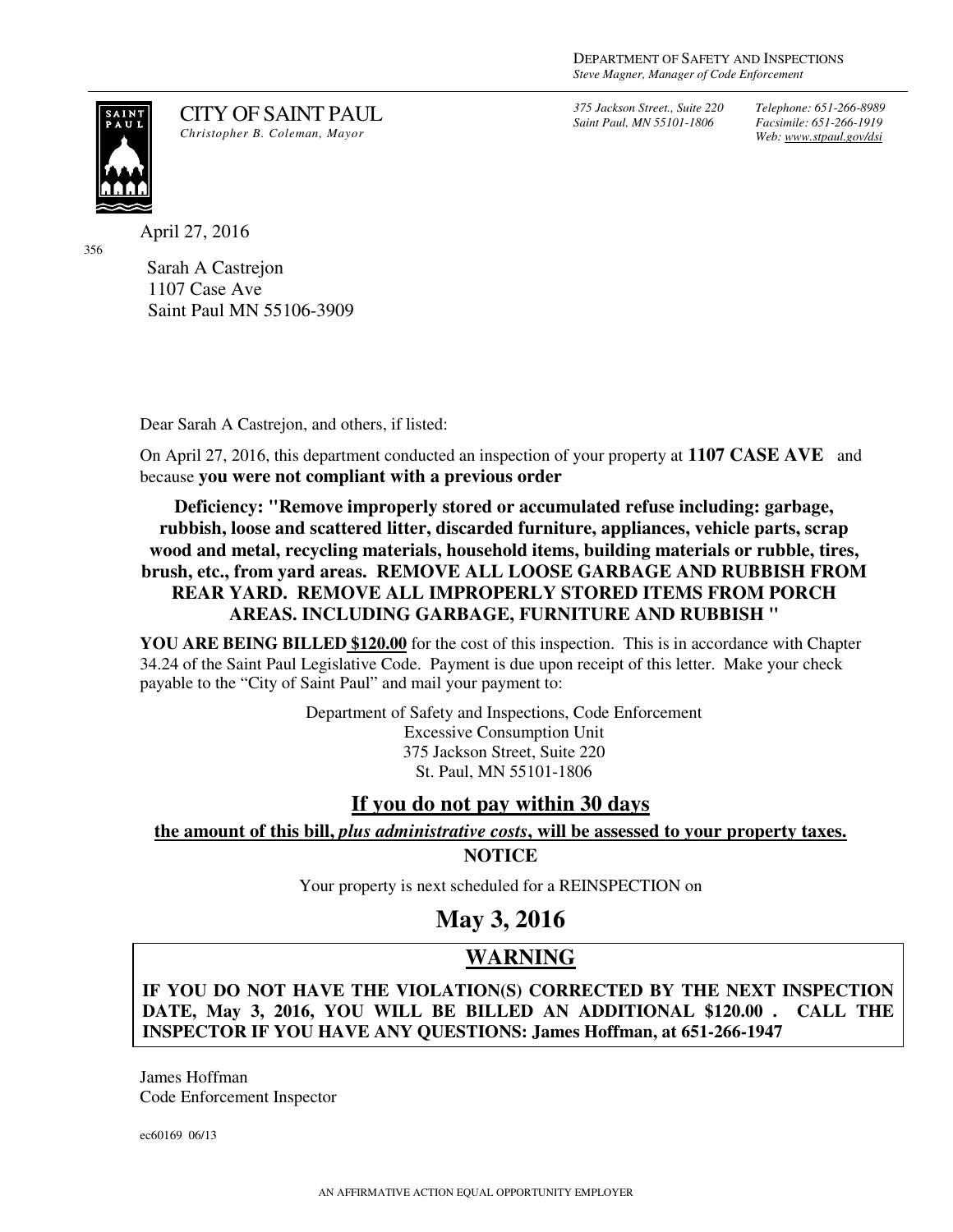# **City of Saint Paul, Department of Department of Safety and Inspections**

April 27, 2016

#### EXCESSIVE CONSUMPTION INVOICE # 1237539

File #: 16-027116 Property Address: 1107 CASE AVE Property PIN: 282922130102 Owner Name: Sarah A Castrejon

Fee Description Amount Excessive Consumption (Non Compliance) \$ 120.00

Payment is due upon receipt of this letter.

#### **Failure to pay within 30 days will result in this amount being assessed to your property taxes.**

Make your check payable to the City of Saint Paul. Send payment to: Department of Safety and Inspections

Excessive Consumption Unit 375 Jackson Street, Suite 220 St. Paul, MN 55101-1806

Keep this portion for your records: Date Paid: \_\_\_\_\_\_\_\_\_\_\_\_\_Amt Paid:\_\_\_\_\_\_\_\_\_\_\_\_\_

 $Ck$  or M.O.  $#$ 

356

Deficiency: "Remove improperly stored or accumulated refuse including: garbage, rubbish, loose and scattered litter, discarded furniture, appliances, vehicle parts, scrap wood and metal, recycling materials, household items, building materials or rubble, tires, brush, etc., from yard areas. REMOVE ALL LOOSE GARBAGE AND RUBBISH FROM REAR YARD. REMOVE ALL IMPROPERLY STORED ITEMS FROM PORCH AREAS. INCLUDING GARBAGE, FURNITURE AND RUBBISH "

 $\leftrightarrow$  - - - Cut HERE - - ↔ - - ← - - ← - - ← - → - → Cut HERE - ← - - ← - - ← - - ← Cut HERE - - - ←

#### **RETURN** this portion with your payment

City of Saint Paul, Department of Department of Safety and Inspections, Code Enforcement Division EXCESSIVE CONSUMPTION PAYMENT

**Folder #:** 16-027116 INVOICE # 1237539 dated April 27, 2016 Property Address: 1107 CASE AVE Property PIN: 282922130102 Owner Name: Sarah A Castrejon

> Fee Description Amount Excessive Consumption (Non Compliance) \$120.00

Deficiency: "Remove improperly stored or accumulated refuse including: garbage, rubbish, loose and scattered litter, discarded furniture, appliances, vehicle parts, scrap wood and metal, recycling materials, household items, building materials or rubble, tires, brush, etc., from yard areas. REMOVE ALL LOOSE GARBAGE AND RUBBISH FROM REAR YARD. REMOVE ALL IMPROPERLY STORED ITEMS FROM PORCH AREAS. INCLUDING GARBAGE, FURNITURE AND RUBBISH "